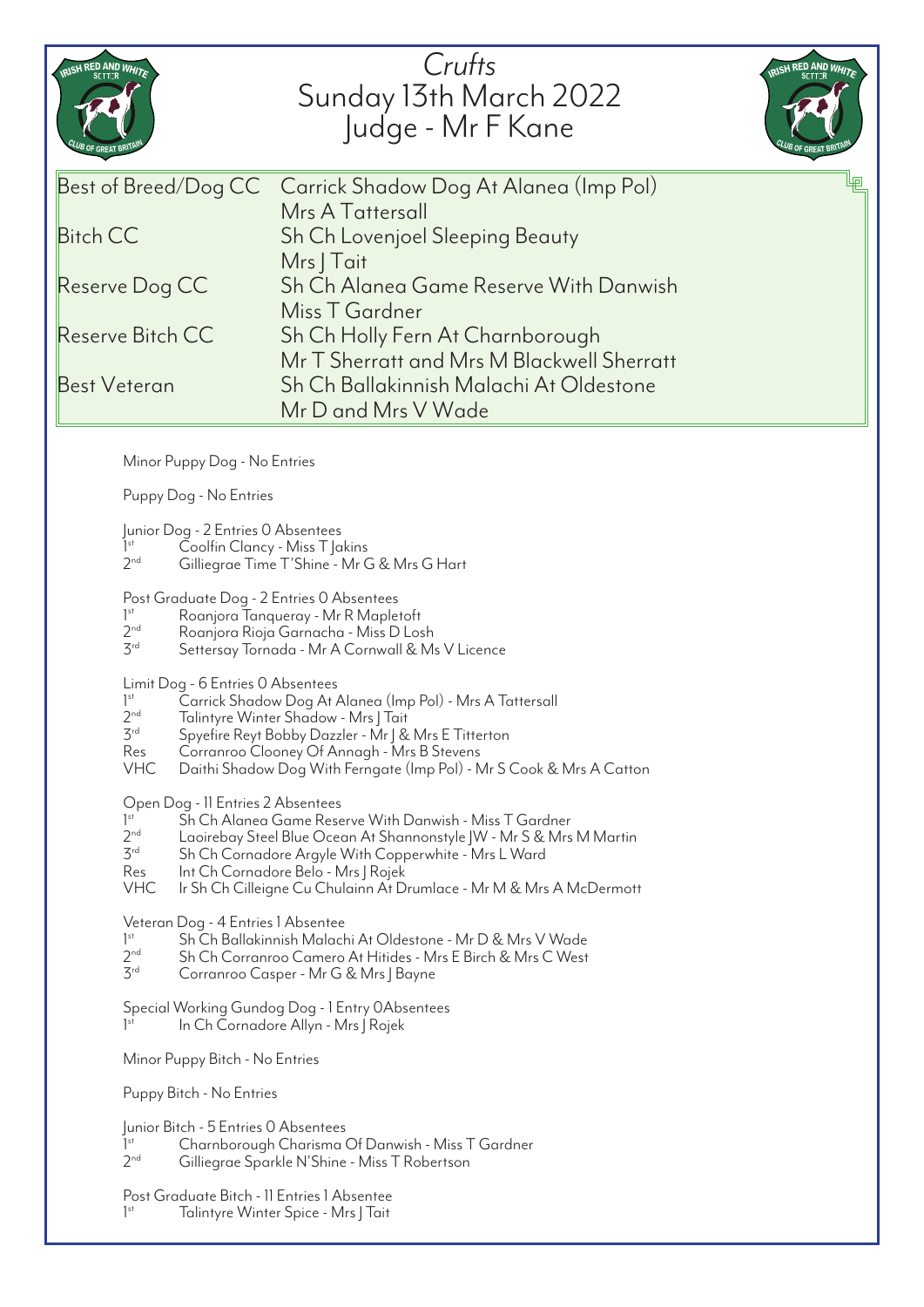

# **Crufts** Sunday 13th March 2022 Judge - Mr F Kane



- 2<sup>nd</sup> Dalcross Dancing Queen With Caispern Mrs G O'Connor<br><sup>3rd</sup> Settersoy Scorcher Via Tymaran Mr. A Burgess
- Settersay Scorcher Via Tymaran Ms A Burgess
- Res Berryessa Ballderg With Gilliegrae Mr G & Mrs G Hart
- VHC Spiralwood Summer Rose Mrs G Peacock

Limit Bitch - 5 Entries 1 Absentees

- $1^{\text{st}}$ <br> $2^{\text{nd}}$ Tallintyre Winter Starlight At Killora - Mr | & Mrs B Allen & Miss C Allen
- $2<sup>nd</sup>$  Cornadore Bia Becomes Copperwhite (Imp Pol) Mrs L Ward<br> $3<sup>rd</sup>$  Taxus Golden Sage Mrs M Newman & Miss L Newman
- $3<sup>rd</sup>$  Taxus Golden Sage Mrs M Newman & Miss L Newman<br>Res Roaniora Rioja Crianza Mr R & Mrs A McDonald & Mis
- Roanjora Rioja Crianza Mr R & Mrs A McDonald & Miss R McDonald

Open Bitch - 6 Entries 1 Absentee

- $1^{\text{st}}$ <br> $2^{\text{nd}}$ Sh Ch Lovenjoel Sleeping Beauty - Mrs | Tait
- 2<sup>nd</sup> Sh Ch Alanea Holly Fern At Charnborough Mr T Sherratt & Mrs M Blackwell Sherratt<br>3<sup>rd</sup> Ir Sh Ch Almu Sadhbh From Imperial Oak Stud Miss T Robertson
- Ir Sh Ch Almu Sadhbh From Imperial Oak Stud Miss T Robertson
- Res Int Ch Cornadore Burica Mrs J Rojek<br>VHC Sh Ch Zendarric It's A Kind Of Magic

Sh Ch Zendarric It's A Kind Of Magic Within Wroxham - Mrs E Walker

Veteran Bitch - 3 Entries 0 Absentees

- $1^{\text{st}}$ <br> $2^{\text{nd}}$ Sh Ch Alanea Summer Cottage - Mrs A Tattersall
- 2<sup>nd</sup> Int Ch/P/SK/A/VDH Ch Corranroo Caroline Mrs J Rojek<br>3<sup>rd</sup> Roaniora Fleurie Mr G & Mrs H Farrow
- Roanjora Fleurie Mr G & Mrs H Farrow

Good Citizen Dog Scheme Bitch - 1 Entry 0 Absentees 1st Roanjora Fleurie - Mr G & Mrs H Farrow

Thank you for a really enjoyable day. A lovely breed and some very good quality exhibits. Handling and presentation could be improved in some cases. The narrow leads which seem popular in this breed are not helpful and some more ring training would help. Excellent Open classes and beautiful veterans. Many thanks to my stewards.

## *Veteran Dog* (4, 1)

1st Wade's Sh Ch Ballakinnish Malachi at Oldestone: 11 years remarkable for his soundness and he has great breed type throughout. Excellent dentition. Beautiful head and eyes. Best mover in the class, great drive from rear. His colour has faded a little but not his quality! BV.

2nd Birch & West's Sh Ch Corranroo Camero at Hitides: 7 years I liked his type very much and lovely colour and coat. Strong head and good ribs. Not the chest and front action of winner but lovely type. 3 Bayne Corranroo Casper

## *Junior Dog* (2)

1st Jakins' Coolfin Clancy: 14 months strong dog with excellent profile stride. Masculine head which has maximum lip. Strongly boned. Feet can be tighter. Good movement and drive. Should finish well when he fills out in ribcage. 2nd Hart's Gilliegrae: Time T'shine 15 months lighter framed dog of excellent colours. He has a refined head and needs time to develop generally. Good rear angulation. Needs time to fill the frame.

## *Post Graduate Dog* (3)

Difficult class

1st Mapletoft's Roanjora Tanqueray: 3 years, has a sloping topline which detracts from his qualities. Good depth of ribcage. His movement is a little narrow. Good colours.

2nd Losh's Roanjora Rioja Garnacha: 21 months would have won this class but for an outburst of uncharacteristic temperament. Scores in head and bone and he is good on the move but needs some schooling and firm handling. Lovely coat and colour and has great promise when he has some schooling.

3rd Cornwall & Licence's Settersay Tornado.

## *Limit Dog* (6)

1st Tattersall's Carrick Shadow Dog at Alanea: 4 years beautiful breed type, correct ribs and level topline. Lovely head qualities and good eye. Excellent rear action. He could be a little tidier in front action. Superb outline kept on the move with slashing tail action. Brim-full of type and quality and presented to look a picture. CC his third, and BOB. I see his progeny did well too!

2nd Tait's Talintyre Winter Shadow: 2 years old, and what a very promising dog. Lovely head type, superb colours and coat. Good chest. Not quite the finish in quarters as the winner whose tail I preferred. 3rd Titterton's Spyefire Reyt Bobby Dazzler

*Open Dog* (11, 2)